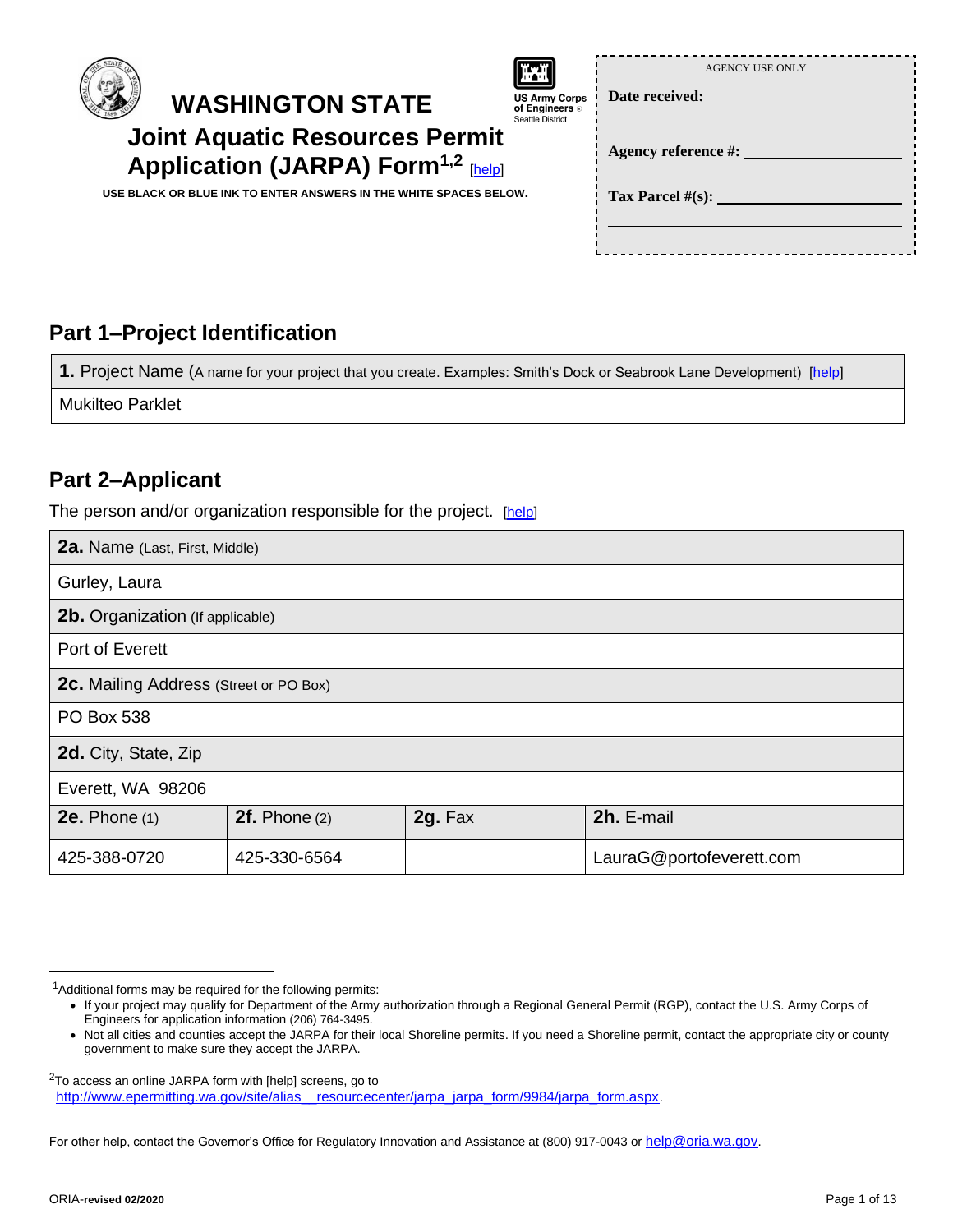### **Part 3–Authorized Agent or Contact**

Person authorized to represent the applicant about the project. (Note: Authorized agent(s) must sign 11b of this application.) [\[help\]](http://ptjguidance.epermitting.wa.gov/DesktopModules/help.aspx?project=0&node=536)

| 3a. Name (Last, First, Middle)          |                 |         |            |  |  |  |
|-----------------------------------------|-----------------|---------|------------|--|--|--|
|                                         |                 |         |            |  |  |  |
| <b>3b.</b> Organization (If applicable) |                 |         |            |  |  |  |
|                                         |                 |         |            |  |  |  |
| 3c. Mailing Address (Street or PO Box)  |                 |         |            |  |  |  |
|                                         |                 |         |            |  |  |  |
| 3d. City, State, Zip                    |                 |         |            |  |  |  |
|                                         |                 |         |            |  |  |  |
| <b>3e.</b> Phone (1)                    | $3f.$ Phone (2) | 3g. Fax | 3h. E-mail |  |  |  |
|                                         |                 |         |            |  |  |  |

### **Part 4–Property Owner(s)**

Contact information for people or organizations owning the property(ies) where the project will occur. Consider both **upland and aquatic** ownership because the upland owners may not own the adjacent aquatic land. [\[help\]](http://ptjguidance.epermitting.wa.gov/DesktopModules/help.aspx?project=0&node=537)

- $\boxtimes$  Same as applicant. (Skip to Part 5.)
- $\Box$  Repair or maintenance activities on existing rights-of-way or easements. (Skip to Part 5.)
- □ There are multiple upland property owners. Complete the section below and fill out [JARPA Attachment A](http://www.epermitting.wa.gov/site/alias__resourcecenter/jarpa_jarpa_form/9984/jarpa_form.aspx) for each additional property owner.
- ☐ Your project is on Department of Natural Resources (DNR)-managed aquatic lands. If you don't know, contact the DNR at (360) 902-1100 to determine aquatic land ownership. If yes, complete [JARPA Attachment E](http://www.epermitting.wa.gov/site/alias__resourcecenter/jarpa_jarpa_form/9984/jarpa_form.aspx) to apply for the Aquatic Use Authorization.

| 4a. Name (Last, First, Middle)         |               |         |            |  |  |  |  |  |
|----------------------------------------|---------------|---------|------------|--|--|--|--|--|
|                                        |               |         |            |  |  |  |  |  |
| 4b. Organization (If applicable)       |               |         |            |  |  |  |  |  |
|                                        |               |         |            |  |  |  |  |  |
| 4c. Mailing Address (Street or PO Box) |               |         |            |  |  |  |  |  |
|                                        |               |         |            |  |  |  |  |  |
| 4d. City, State, Zip                   |               |         |            |  |  |  |  |  |
|                                        |               |         |            |  |  |  |  |  |
| <b>4e.</b> Phone (1)                   | 4f. Phone (2) | 4g. Fax | 4h. E-mail |  |  |  |  |  |
|                                        |               |         |            |  |  |  |  |  |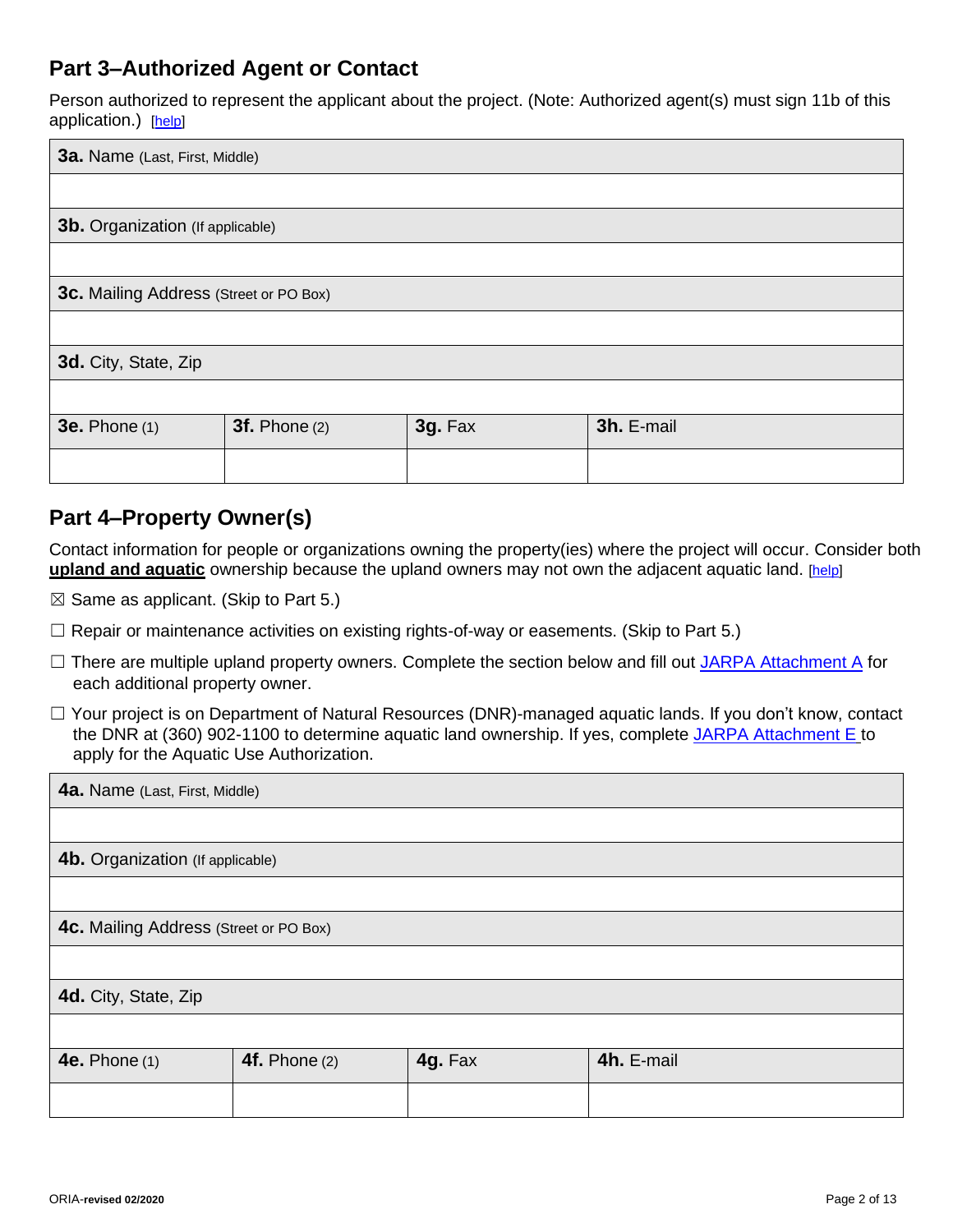# **Part 5–Project Location(s)**

Identifying information about the property or properties where the project will occur. [\[help\]](http://ptjguidance.epermitting.wa.gov/DesktopModules/help.aspx?project=0&node=596)

□ There are multiple project locations (e.g. linear projects). Complete the section below and use JARPA [Attachment B](http://www.epermitting.wa.gov/site/alias__resourcecenter/jarpa_jarpa_form/9984/jarpa_form.aspx) for each additional project location.

| <b>5a.</b> Indicate the type of ownership of the property. (Check all that apply.) [help]     |                                                        |                                      |                                                                                                                            |                         |  |  |
|-----------------------------------------------------------------------------------------------|--------------------------------------------------------|--------------------------------------|----------------------------------------------------------------------------------------------------------------------------|-------------------------|--|--|
| $\Box$ Private                                                                                |                                                        |                                      |                                                                                                                            |                         |  |  |
| $\Box$ Federal                                                                                |                                                        |                                      |                                                                                                                            |                         |  |  |
| $\boxtimes$ Publicly owned (state, county, city, special districts like schools, ports, etc.) |                                                        |                                      |                                                                                                                            |                         |  |  |
| $\Box$ Tribal                                                                                 |                                                        |                                      |                                                                                                                            |                         |  |  |
|                                                                                               |                                                        |                                      | Department of Natural Resources (DNR) - managed aquatic lands (Complete JARPA Attachment E)                                |                         |  |  |
|                                                                                               |                                                        |                                      | <b>5b.</b> Street Address (Cannot be a PO Box. If there is no address, provide other location information in 5p.) [help]   |                         |  |  |
| 700 Front Street                                                                              |                                                        |                                      |                                                                                                                            |                         |  |  |
|                                                                                               |                                                        |                                      | 5c. City, State, Zip (If the project is not in a city or town, provide the name of the nearest city or town.) [help]       |                         |  |  |
| Mukilteo, WA 98275                                                                            |                                                        |                                      |                                                                                                                            |                         |  |  |
| 5d. County [help]                                                                             |                                                        |                                      |                                                                                                                            |                         |  |  |
| Snohomish                                                                                     |                                                        |                                      |                                                                                                                            |                         |  |  |
| <b>5e.</b> Provide the section, township, and range for the project location. [help]          |                                                        |                                      |                                                                                                                            |                         |  |  |
| 1/4 Section                                                                                   |                                                        | <b>Section</b>                       | Township                                                                                                                   | Range                   |  |  |
|                                                                                               | 4                                                      |                                      | <b>28N</b>                                                                                                                 | 4E                      |  |  |
| <b>5f.</b> Provide the latitude and longitude of the project location. [help]                 |                                                        |                                      |                                                                                                                            |                         |  |  |
|                                                                                               |                                                        |                                      | Example: 47.03922 N lat. / -122.89142 W long. (Use decimal degrees - NAD 83)                                               |                         |  |  |
| 47.9489750°, -122.3042583°                                                                    |                                                        |                                      |                                                                                                                            |                         |  |  |
| <b>5g.</b> List the tax parcel number(s) for the project location. [help]                     |                                                        |                                      |                                                                                                                            |                         |  |  |
| The local county assessor's office can provide this information.                              |                                                        |                                      |                                                                                                                            |                         |  |  |
| 28040400200100 and upland portion of Parcel No. 28040400203000                                |                                                        |                                      |                                                                                                                            |                         |  |  |
|                                                                                               |                                                        |                                      | <b>5h.</b> Contact information for all adjoining property owners. (If you need more space, use JARPA Attachment C.) [help] |                         |  |  |
| <b>Name</b>                                                                                   |                                                        |                                      | <b>Mailing Address</b>                                                                                                     | Tax Parcel # (if known) |  |  |
| <b>MSI Mukilteo LLC</b>                                                                       |                                                        | 710 Front St.                        |                                                                                                                            |                         |  |  |
|                                                                                               |                                                        | 28040400102300<br>Mukilteo, WA 98275 |                                                                                                                            |                         |  |  |
|                                                                                               | 610 Front St.<br><b>Losvar Condominium Association</b> |                                      |                                                                                                                            | 00526900000100 (and     |  |  |
| various owners)<br>Mukilteo, WA 98275                                                         |                                                        |                                      |                                                                                                                            |                         |  |  |
|                                                                                               |                                                        |                                      |                                                                                                                            |                         |  |  |
|                                                                                               |                                                        |                                      |                                                                                                                            |                         |  |  |
|                                                                                               |                                                        |                                      |                                                                                                                            |                         |  |  |
|                                                                                               |                                                        |                                      |                                                                                                                            |                         |  |  |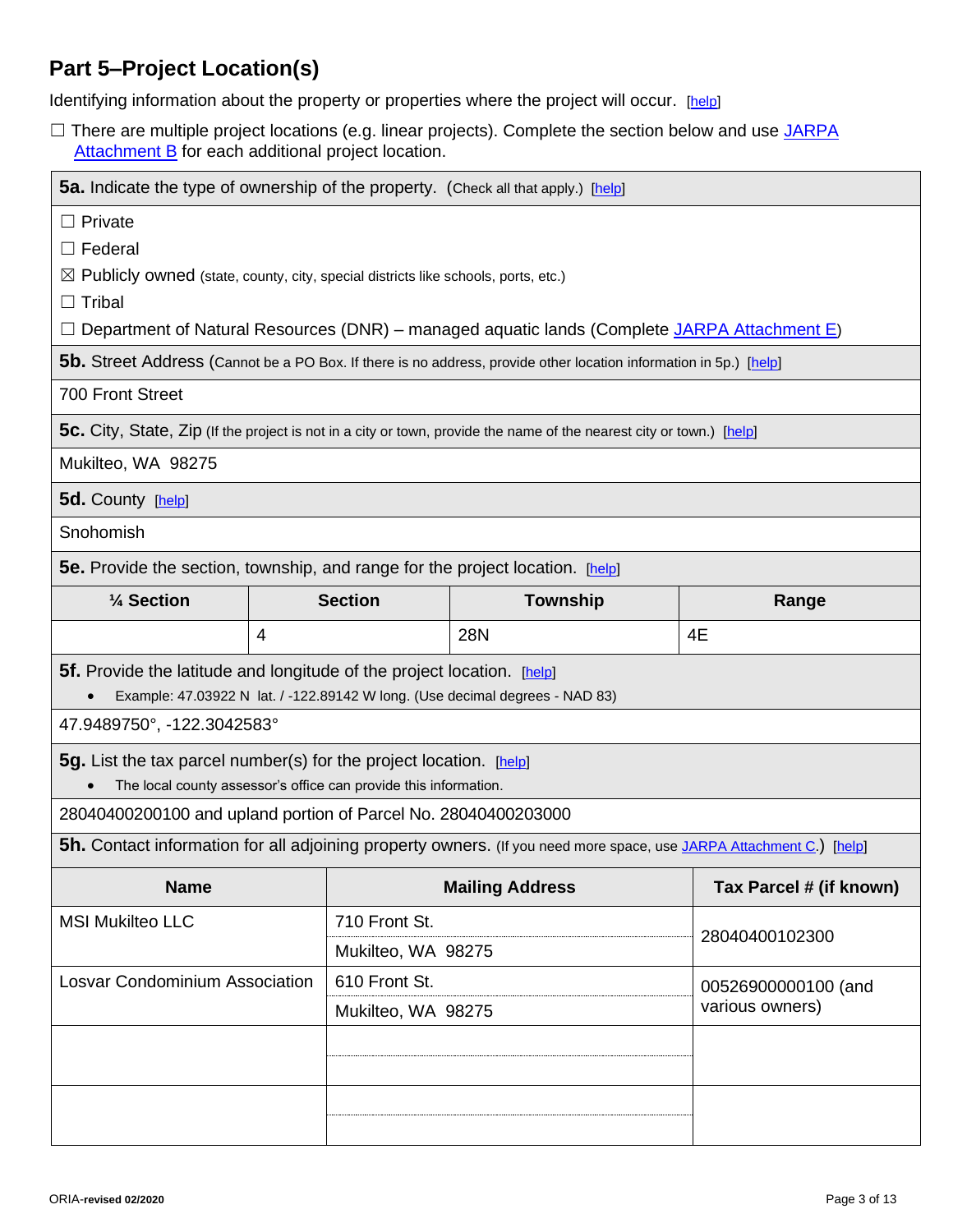**5i.** List all wetlands on or adjacent to the project location. [\[help\]](http://ptjguidance.epermitting.wa.gov/DesktopModules/help.aspx?project=0&node=799)

none

**5j.** List all waterbodies (other than wetlands) on or adjacent to the project location. [\[help\]](http://ptjguidance.epermitting.wa.gov/DesktopModules/help.aspx?project=0&node=800)

Possession Sound in Puget Sound

**5k.** Is any part of the project area within a 100-year floodplain? [\[help\]](http://ptjguidance.epermitting.wa.gov/DesktopModules/help.aspx?project=0&node=606)

 $\boxtimes$  Yes  $\Box$  No  $\Box$  Don't know

**5l.** Briefly describe the vegetation and habitat conditions on the property. [\[help\]](http://ptjguidance.epermitting.wa.gov/DesktopModules/help.aspx?project=0&node=607)

The uplands of the site are predominantly paved with asphalt and a small section of gravel associated with the footing of a concrete block wall on the west end. No vegetation is present. The Site includes property with aquatic habitat (i.e. Puget Sound) waterward of the existing bulkhead on the shoreline. The aquatic portion of the Site is NOT part of this proposal.

**5m.** Describe how the property is currently used. [\[help\]](http://ptjguidance.epermitting.wa.gov/DesktopModules/help.aspx?project=0&node=609)

The WSDOT Ferries are still completing activity on the site to satisfy City requirements of the ferry terminal demolition project. In its current condition, the site is a rudimentary, informal public access area with no furnishings.

**5n.** Describe how the adjacent properties are currently used. [\[help\]](http://ptjguidance.epermitting.wa.gov/DesktopModules/help.aspx?project=0&node=610)

To the west is the residential Losvar Condominium building and to the east is the Ivar's restaurant. To the North is Puget Sound and to the south is the Front Street right of way.

**5o.** Describe the structures (above and below ground) on the property, including their purpose(s) and current condition. [\[help\]](http://ptjguidance.epermitting.wa.gov/DesktopModules/help.aspx?project=0&node=611)

There is a railing on the waterward end of the Site and a 6-foot (+/-) vertical concrete block wall on the west side of the Site that separates the site from the neighboring Losvar condominiums. There is an existing catch basin and associated pipe that coveys runoff to an outfall through the bulkhead. These will remain in place.

**5p.** Provide driving directions from the closest highway to the project location, and attach a map. [\[help\]](http://ptjguidance.epermitting.wa.gov/DesktopModules/help.aspx?project=0&node=612)

From Interstate 5:

- Take I-5 S and WA-526 W/Boeing Fwy/Casino Fwy to 84<sup>th</sup> St SW in Mukilteo
- Take Mukilteo Speedway to the waterfront.
- Site is at the intersection of Mukilteo Speedway and Front Street.

### **Part 6–Project Description**

**6a.** Briefly summarize the overall project. You can provide more detail in 6b. [\[help\]](http://ptjguidance.epermitting.wa.gov/DesktopModules/help.aspx?project=0&node=614)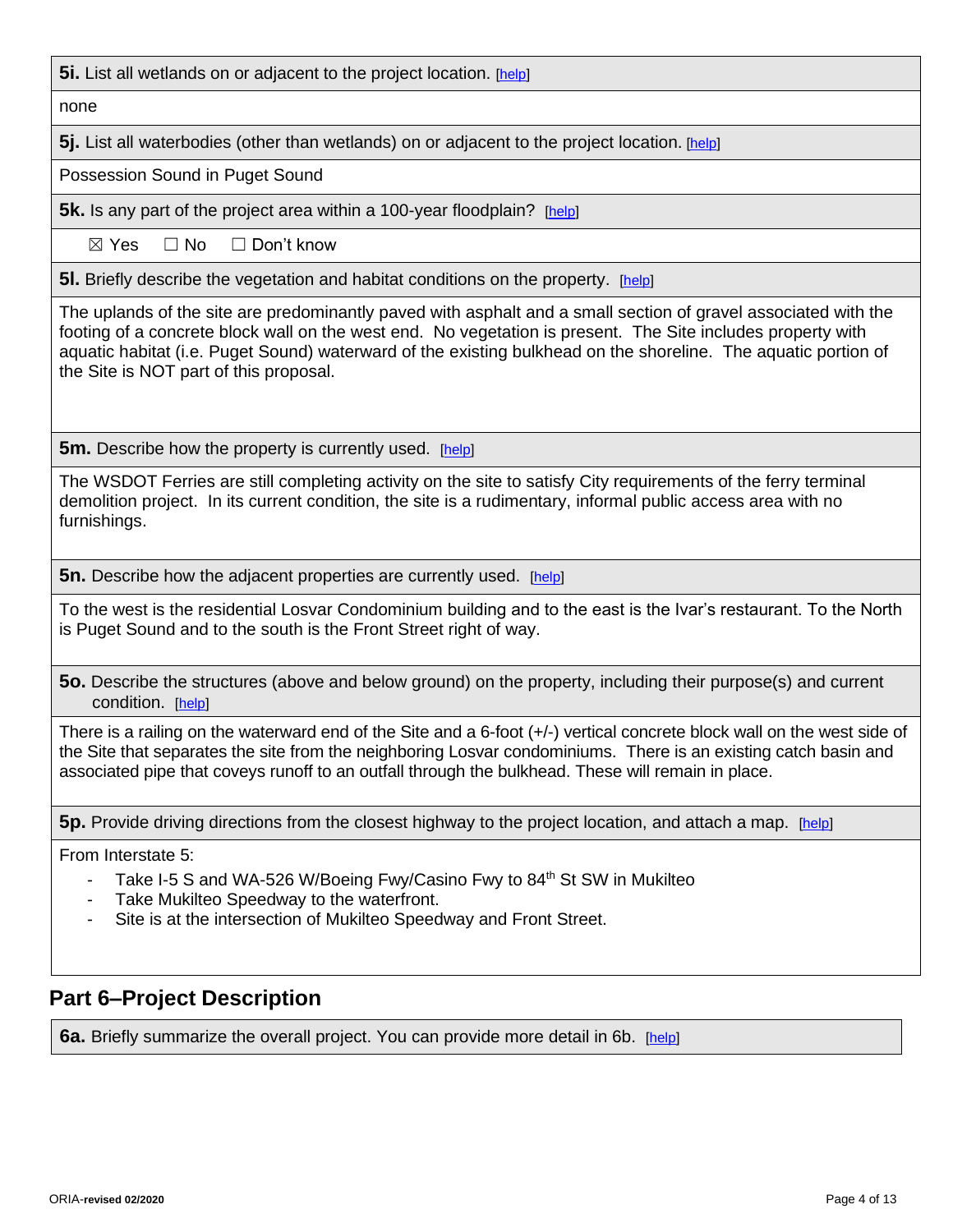The Port of Everett (Port) is proposing development of a "parklet" on parcels (Snohomish County Parcel No. 28040400200100 and 28040400203000 [Site]) that were formerly part of the approach ramp for the former Washington State Ferry Terminal which included drive lanes, a utility shed, and ticketing building, all of which have been demolished by WSDOT as part of their new ferry terminal development to the east. Prior to turning the Site over to the Port, WSDOT repaved the project site, installed railings on the waterward end and constructed a vertical concrete block wall on the west side to separate the site from the adjacent Losvar Condominium property. The Port is partnering with Ivar's to repurpose the parcel for public park space and seasonal outdoor dining space. The dining space will be leased to Ivar's and will be separated from the publicly accessible portion of the parklet. This separation will be moveable to allow for special events. It is anticipated that Ivar's will be leasing offsite parking spaces from neighboring property owner(s) to accommodate the additional capacity associated with increase dining space.

The park space will include:

- Above-ground plant containers in the parcel and adjacent to Front Street right of way to provide separation of the parklet from the street.
- Benches and picnic table for public seating.
- •
- Resetting two interpretive signs.
- Replacement of existing wood plant containers located in the Front Street right of way immediately in front of Ivar's.
- Decorative panels affixed to the existing concrete wall.
- Low-level and shielded accent lighting with electrical service at the existing concrete block wall.

The dining space will include:

- Outdoor tables, umbrellas and chairs provided by Ivar's Restaurant.
- Above-ground plant containers combined with a physical separation element (e.g.panel fence or railing) to provide separation from the public park component of the site.

Improvements across the site include decorative treatment on the surface of the existing asphalt (e.g. colored sealcoat or similar product). The existing WSDOT installed guardrail and concrete wall on the west side of the site will remain as-is. No disturbance is anticipated to the bulkhead or rip-rap along the shoreline.

**6b.** Describe the purpose of the project and why you want or need to perform it. [\[help\]](http://ptjguidance.epermitting.wa.gov/DesktopModules/help.aspx?project=0&node=619)

The Port is partnering with Ivar's to repurpose the site for public park space and seasonal outdoor dining space. The dining space will be leased to Ivar's and will be separated from the publicly accessible portion of the parklet. This separation will be moveable to allow for special events.

**6c.** Indicate the project category. (Check all that apply) [\[help\]](http://ptjguidance.epermitting.wa.gov/DesktopModules/help.aspx?project=0&node=615)

| $\Box$ Commercial  | $\Box$ Residential               | $\Box$ Institutional | $\Box$ Transportation | $\Box$ Recreational |
|--------------------|----------------------------------|----------------------|-----------------------|---------------------|
| $\Box$ Maintenance | $\Box$ Environmental Enhancement |                      |                       |                     |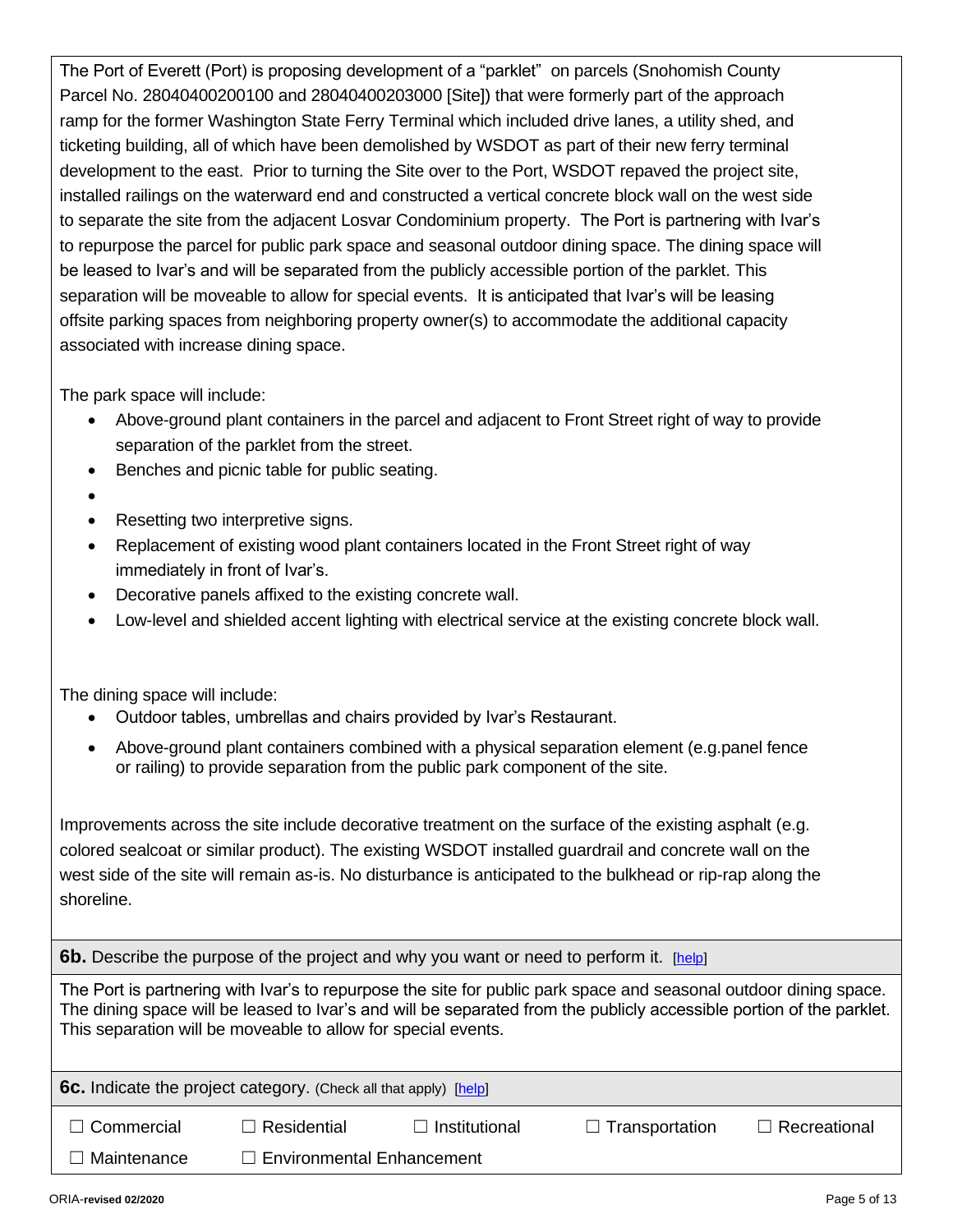| <b>6d.</b> Indicate the major elements of your project. (Check all that apply) [help]                                                                                                                                                                                                                                                                                                                                             |                                                                                                                                                                          |                                                                                                                                                                                              |                                                                                                                                                                                                       |  |  |
|-----------------------------------------------------------------------------------------------------------------------------------------------------------------------------------------------------------------------------------------------------------------------------------------------------------------------------------------------------------------------------------------------------------------------------------|--------------------------------------------------------------------------------------------------------------------------------------------------------------------------|----------------------------------------------------------------------------------------------------------------------------------------------------------------------------------------------|-------------------------------------------------------------------------------------------------------------------------------------------------------------------------------------------------------|--|--|
| $\Box$ Aquaculture<br><b>Bank Stabilization</b><br><b>Boat House</b><br><b>Boat Launch</b><br><b>Boat Lift</b><br><b>Bridge</b><br><b>Bulkhead</b><br><b>Buoy</b><br>ப<br><b>Channel Modification</b>                                                                                                                                                                                                                             | $\Box$ Culvert<br>$\Box$ Dam / Weir<br>$\Box$ Dike / Levee / Jetty<br>$\Box$ Ditch<br>Dock / Pier<br>Dredging<br>$\Box$ Fence<br>$\Box$ Ferry Terminal<br>$\Box$ Fishway | $\Box$ Float<br>$\Box$ Floating Home<br>$\Box$ Geotechnical Survey<br>$\Box$ Land Clearing<br>Marina / Moorage<br>$\Box$ Mining<br><b>Outfall Structure</b><br>Piling/Dolphin<br>$\Box$ Raft | $\Box$ Retaining Wall<br>(upland)<br>$\Box$ Road<br>$\Box$ Scientific<br><b>Measurement Device</b><br>$\Box$ Stairs<br>$\Box$ Stormwater facility<br>$\Box$ Swimming Pool<br>$\boxtimes$ Utility Line |  |  |
| ⊠ Other: Public Access and Seasonal Outdoor Dining                                                                                                                                                                                                                                                                                                                                                                                |                                                                                                                                                                          |                                                                                                                                                                                              |                                                                                                                                                                                                       |  |  |
| 6e. Describe how you plan to construct each project element checked in 6d. Include specific construction<br>methods and equipment to be used. [help]                                                                                                                                                                                                                                                                              | Identify where each element will occur in relation to the nearest waterbody.<br>Indicate which activities are within the 100-year floodplain.                            |                                                                                                                                                                                              |                                                                                                                                                                                                       |  |  |
| Most of the project consists of installation of site furnishings including benches, plant container, decorative<br>panels and associated accent lighting. Very minor construction will be necessary to restore electrical service<br>to the site. Work will be constrained to areas previously disturbed by concrete block wall and/or utility<br>construction. Equipment may include power tools, forklift, and small excavator. |                                                                                                                                                                          |                                                                                                                                                                                              |                                                                                                                                                                                                       |  |  |
| 6f. What are the anticipated start and end dates for project construction? (Month/Year) [help]<br>If the project will be constructed in phases or stages, use JARPA Attachment D to list the start and end dates of each phase<br>or stage.                                                                                                                                                                                       |                                                                                                                                                                          |                                                                                                                                                                                              |                                                                                                                                                                                                       |  |  |
| End Date: May 27, 2022<br>Start Date: April 23, 2022<br>$\Box$ See JARPA Attachment D                                                                                                                                                                                                                                                                                                                                             |                                                                                                                                                                          |                                                                                                                                                                                              |                                                                                                                                                                                                       |  |  |
| 6g. Fair market value of the project, including materials, labor, machine rentals, etc. [help]                                                                                                                                                                                                                                                                                                                                    |                                                                                                                                                                          |                                                                                                                                                                                              |                                                                                                                                                                                                       |  |  |
| Approximately \$250,000                                                                                                                                                                                                                                                                                                                                                                                                           |                                                                                                                                                                          |                                                                                                                                                                                              |                                                                                                                                                                                                       |  |  |
| <b>6h.</b> Will any portion of the project receive federal funding? [help]<br>If yes, list each agency providing funds.                                                                                                                                                                                                                                                                                                           |                                                                                                                                                                          |                                                                                                                                                                                              |                                                                                                                                                                                                       |  |  |
| $\boxtimes$ No<br>$\Box$ Yes                                                                                                                                                                                                                                                                                                                                                                                                      | $\Box$ Don't know                                                                                                                                                        |                                                                                                                                                                                              |                                                                                                                                                                                                       |  |  |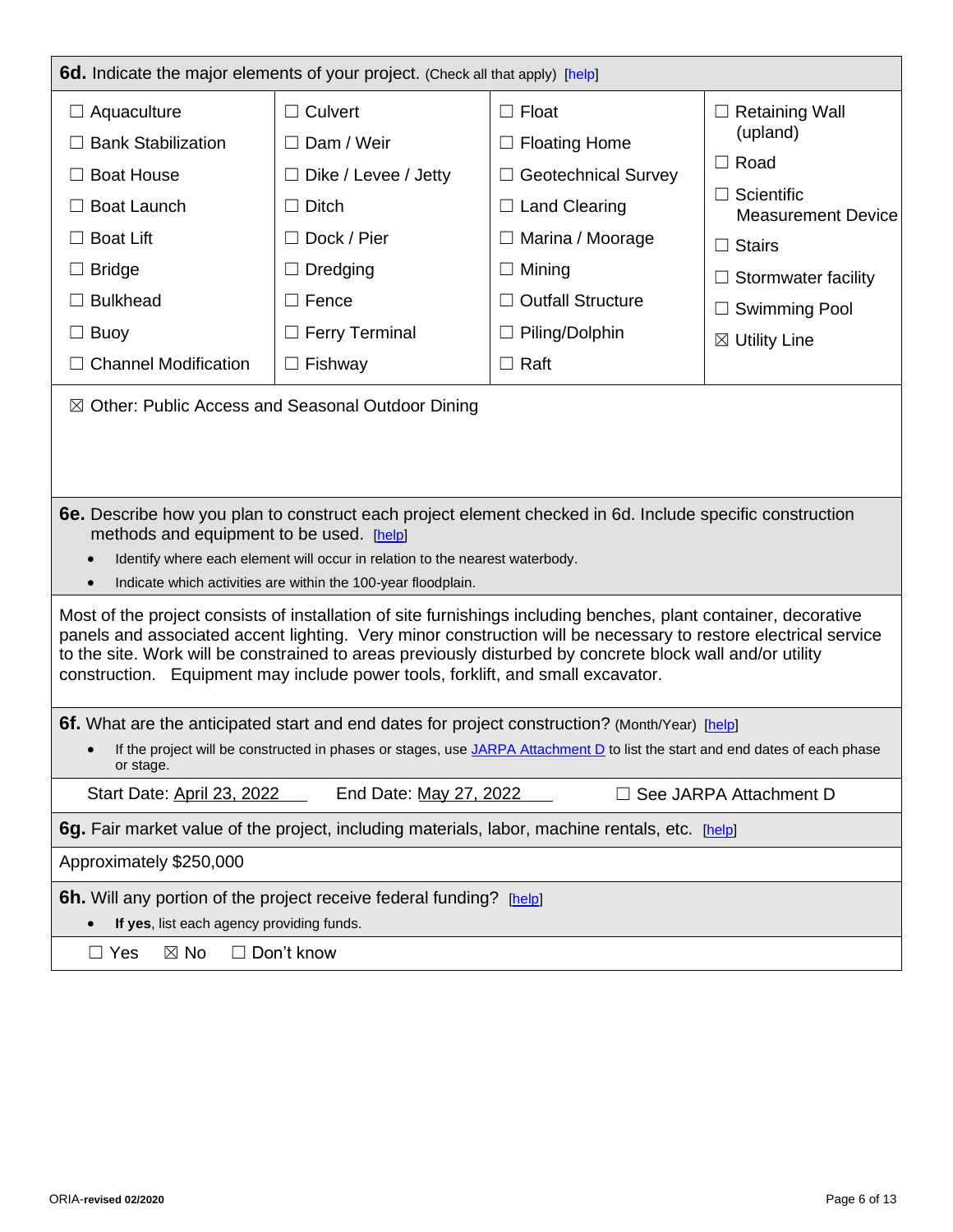# **Part 7–Wetlands: Impacts and Mitigation**

□ Check here if there are wetlands or wetland buffers on or adjacent to the project area. (If there are none, skip to Part 8.) [\[help\]](http://ptjguidance.epermitting.wa.gov/DesktopModules/help.aspx?project=0&node=623)

|                                                                                                                                                                                                                                                                                                                                 | <b>7a.</b> Describe how the project has been designed to avoid and minimize adverse impacts to wetlands. [help]                                        |                                                               |                                                |                                           |                                                    |                                                     |
|---------------------------------------------------------------------------------------------------------------------------------------------------------------------------------------------------------------------------------------------------------------------------------------------------------------------------------|--------------------------------------------------------------------------------------------------------------------------------------------------------|---------------------------------------------------------------|------------------------------------------------|-------------------------------------------|----------------------------------------------------|-----------------------------------------------------|
| $\Box$ Not applicable                                                                                                                                                                                                                                                                                                           |                                                                                                                                                        |                                                               |                                                |                                           |                                                    |                                                     |
|                                                                                                                                                                                                                                                                                                                                 |                                                                                                                                                        |                                                               |                                                |                                           |                                                    |                                                     |
| <b>7b.</b> Will the project impact wetlands? [help]                                                                                                                                                                                                                                                                             |                                                                                                                                                        |                                                               |                                                |                                           |                                                    |                                                     |
| $\Box$ No<br>$\Box$ Yes                                                                                                                                                                                                                                                                                                         | $\Box$ Don't know                                                                                                                                      |                                                               |                                                |                                           |                                                    |                                                     |
| <b>7c.</b> Will the project impact wetland buffers? [help]                                                                                                                                                                                                                                                                      |                                                                                                                                                        |                                                               |                                                |                                           |                                                    |                                                     |
| $\Box$ Yes<br>$\Box$ No                                                                                                                                                                                                                                                                                                         | $\Box$ Don't know                                                                                                                                      |                                                               |                                                |                                           |                                                    |                                                     |
| 7d. Has a wetland delineation report been prepared? [help]                                                                                                                                                                                                                                                                      | If Yes, submit the report, including data sheets, with the JARPA package.                                                                              |                                                               |                                                |                                           |                                                    |                                                     |
| $\Box$ No<br>$\Box$ Yes                                                                                                                                                                                                                                                                                                         |                                                                                                                                                        |                                                               |                                                |                                           |                                                    |                                                     |
| <b>7e.</b> Have the wetlands been rated using the Western Washington or Eastern Washington Wetland Rating<br>System? [help]                                                                                                                                                                                                     | If Yes, submit the wetland rating forms and figures with the JARPA package.                                                                            |                                                               |                                                |                                           |                                                    |                                                     |
| $\Box$ No<br>$\Box$ Yes                                                                                                                                                                                                                                                                                                         | $\Box$ Don't know                                                                                                                                      |                                                               |                                                |                                           |                                                    |                                                     |
| 7f. Have you prepared a mitigation plan to compensate for any adverse impacts to wetlands? [help]<br>$\bullet$                                                                                                                                                                                                                  | If Yes, submit the plan with the JARPA package and answer 7g.<br>If No, or Not applicable, explain below why a mitigation plan should not be required. |                                                               |                                                |                                           |                                                    |                                                     |
| $\Box$ No<br>$\Box$ Yes                                                                                                                                                                                                                                                                                                         | $\Box$ Don't know                                                                                                                                      |                                                               |                                                |                                           |                                                    |                                                     |
|                                                                                                                                                                                                                                                                                                                                 |                                                                                                                                                        |                                                               |                                                |                                           |                                                    |                                                     |
| 7g. Summarize what the mitigation plan is meant to accomplish, and describe how a watershed approach was<br>used to design the plan. [help]                                                                                                                                                                                     |                                                                                                                                                        |                                                               |                                                |                                           |                                                    |                                                     |
|                                                                                                                                                                                                                                                                                                                                 |                                                                                                                                                        |                                                               |                                                |                                           |                                                    |                                                     |
| <b>7h.</b> Use the table below to list the type and rating of each wetland impacted, the extent and duration of the<br>impact, and the type and amount of mitigation proposed. Or if you are submitting a mitigation plan with a<br>similar table, you can state (below) where we can find this information in the plan. [help] |                                                                                                                                                        |                                                               |                                                |                                           |                                                    |                                                     |
| <b>Activity (fill,</b><br>drain, excavate,<br>flood, etc.)                                                                                                                                                                                                                                                                      | Wetland<br>Name <sup>1</sup>                                                                                                                           | <b>Wetland</b><br>type and<br>rating<br>category <sup>2</sup> | <b>Impact</b><br>area (sq.<br>ft. or<br>Acres) | <b>Duration</b><br>of impact <sup>3</sup> | <b>Proposed</b><br>mitigation<br>type <sup>4</sup> | Wetland<br>mitigation area<br>(sq. ft. or<br>acres) |
|                                                                                                                                                                                                                                                                                                                                 |                                                                                                                                                        |                                                               |                                                |                                           |                                                    |                                                     |
|                                                                                                                                                                                                                                                                                                                                 |                                                                                                                                                        |                                                               |                                                |                                           |                                                    |                                                     |
|                                                                                                                                                                                                                                                                                                                                 |                                                                                                                                                        |                                                               |                                                |                                           |                                                    |                                                     |
|                                                                                                                                                                                                                                                                                                                                 |                                                                                                                                                        |                                                               |                                                |                                           |                                                    |                                                     |
| <sup>1</sup> If no official name for the wetland exists, create a unique name (such as "Wetland 1"). The name should be consistent with other project documents,<br>such as a wetland delineation report.                                                                                                                       |                                                                                                                                                        |                                                               |                                                |                                           |                                                    |                                                     |
| <sup>2</sup> Ecology wetland category based on current Western Washington or Eastern Washington Wetland Rating System. Provide the wetland rating forms<br>with the JARPA package.                                                                                                                                              |                                                                                                                                                        |                                                               |                                                |                                           |                                                    |                                                     |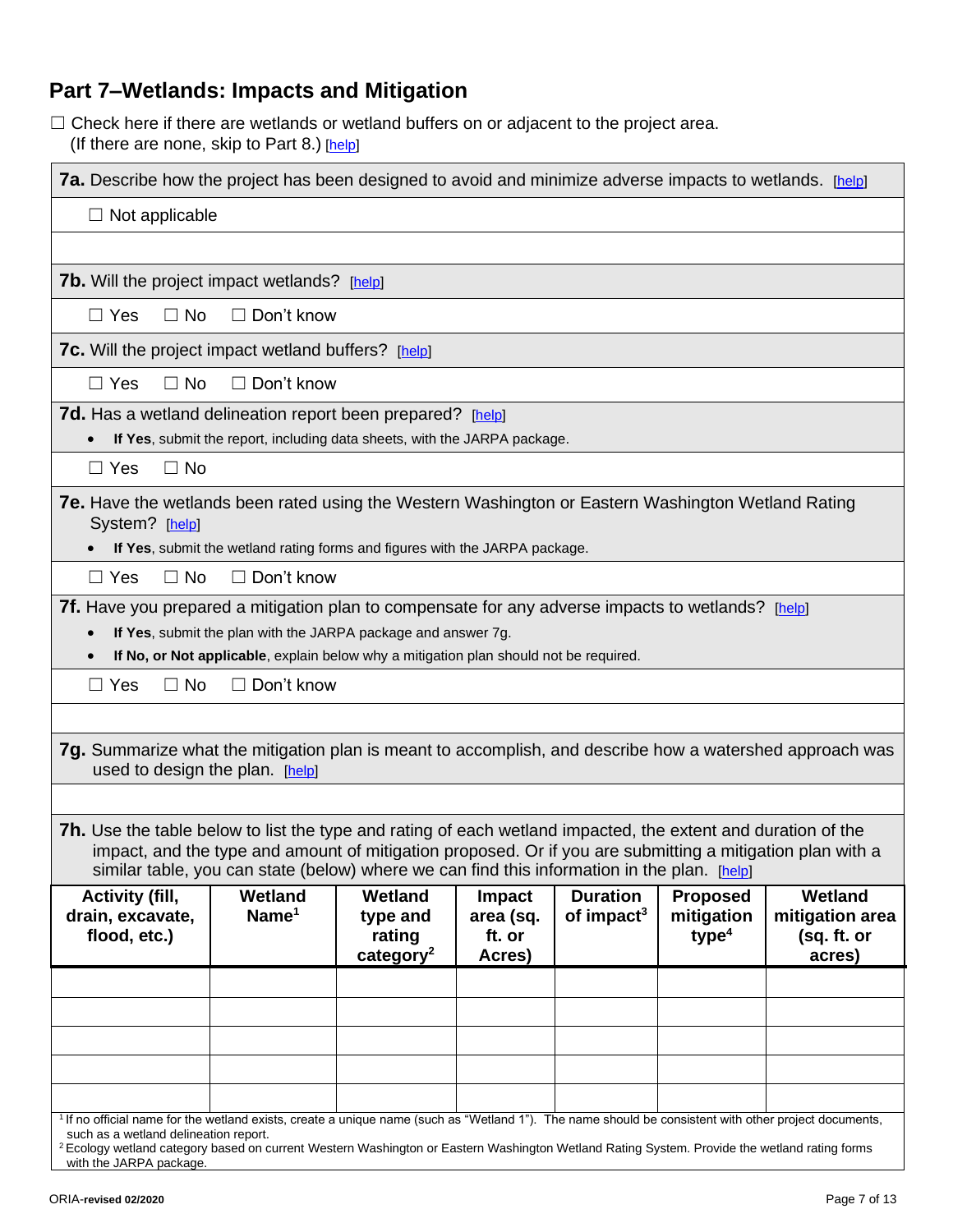<sup>3</sup> Indicate the days, months or years the wetland will be measurably impacted by the activity. Enter "permanent" if applicable. <sup>4</sup>Creation (C), Re-establishment/Rehabilitation (R), Enhancement (E), Preservation (P), Mitigation Bank/In-lieu fee (B)

Page number(s) for similar information in the mitigation plan, if available:

**7i.** For all filling activities identified in 7h, describe the source and nature of the fill material, the amount in cubic yards that will be used, and how and where it will be placed into the wetland. [\[help\]](http://ptjguidance.epermitting.wa.gov/DesktopModules/help.aspx?project=0&node=792)

**7j.** For all excavating activities identified in 7h, describe the excavation method, type and amount of material in cubic yards you will remove, and where the material will be disposed. [\[help\]](http://ptjguidance.epermitting.wa.gov/DesktopModules/help.aspx?project=0&node=793)

### **Part 8–Waterbodies (other than wetlands): Impacts and Mitigation**

In Part 8, "waterbodies" refers to non-wetland waterbodies. (See Part 7 for information related to wetlands.) [\[help\]](http://ptjguidance.epermitting.wa.gov/DesktopModules/help.aspx?project=0&node=744)

☒ Check here if there are waterbodies on or adjacent to the project area. (If there are none, skip to Part 9.)

| 8a. Describe how the project is designed to avoid and minimize adverse impacts to the aquatic environment.<br>[help] |
|----------------------------------------------------------------------------------------------------------------------|
| $\boxtimes$ Not applicable                                                                                           |
| All work is upland and will not impact the aquatic environment.                                                      |
|                                                                                                                      |
|                                                                                                                      |
| <b>8b.</b> Will your project impact a waterbody or the area around a waterbody? [help]                               |
| $\boxtimes$ No<br>∃ Yes                                                                                              |

**8c.** Have you prepared a mitigation plan to compensate for the project's adverse impacts to non-wetland waterbodies? [\[help\]](http://ptjguidance.epermitting.wa.gov/DesktopModules/help.aspx?project=0&node=749)

- **If Yes**, submit the plan with the JARPA package and answer 8d.
- **If No, or Not applicable,** explain below why a mitigation plan should not be required.
- $\Box$  Yes  $\boxtimes$  No  $\Box$  Don't know

No impacts.

- **8d.** Summarize what the mitigation plan is meant to accomplish. Describe how a watershed approach was used to design the plan.
	- If you already completed 7g you do not need to restate your answer here. [\[help\]](http://ptjguidance.epermitting.wa.gov/DesktopModules/help.aspx?project=0&node=750)

N/A

**8e.** Summarize impact(s) to each waterbody in the table below. [\[help\]](http://ptjguidance.epermitting.wa.gov/DesktopModules/help.aspx?project=0&node=748)

| <b>Activity (clear,</b><br>dredge, fill, pile<br>drive, etc.) | Waterbody<br>name <sup>1</sup> | <b>Impact</b><br>location <sup>2</sup> | <b>Duration</b><br>of impact <sup>3</sup> | <b>Amount of material</b><br>(cubic yards) to be<br>placed in or removed<br>from waterbody | Area (sq. ft. or<br>linear ft.) of<br>waterbody<br>directly affected |
|---------------------------------------------------------------|--------------------------------|----------------------------------------|-------------------------------------------|--------------------------------------------------------------------------------------------|----------------------------------------------------------------------|
| None                                                          |                                |                                        |                                           |                                                                                            |                                                                      |
|                                                               |                                |                                        |                                           |                                                                                            |                                                                      |
|                                                               |                                |                                        |                                           |                                                                                            |                                                                      |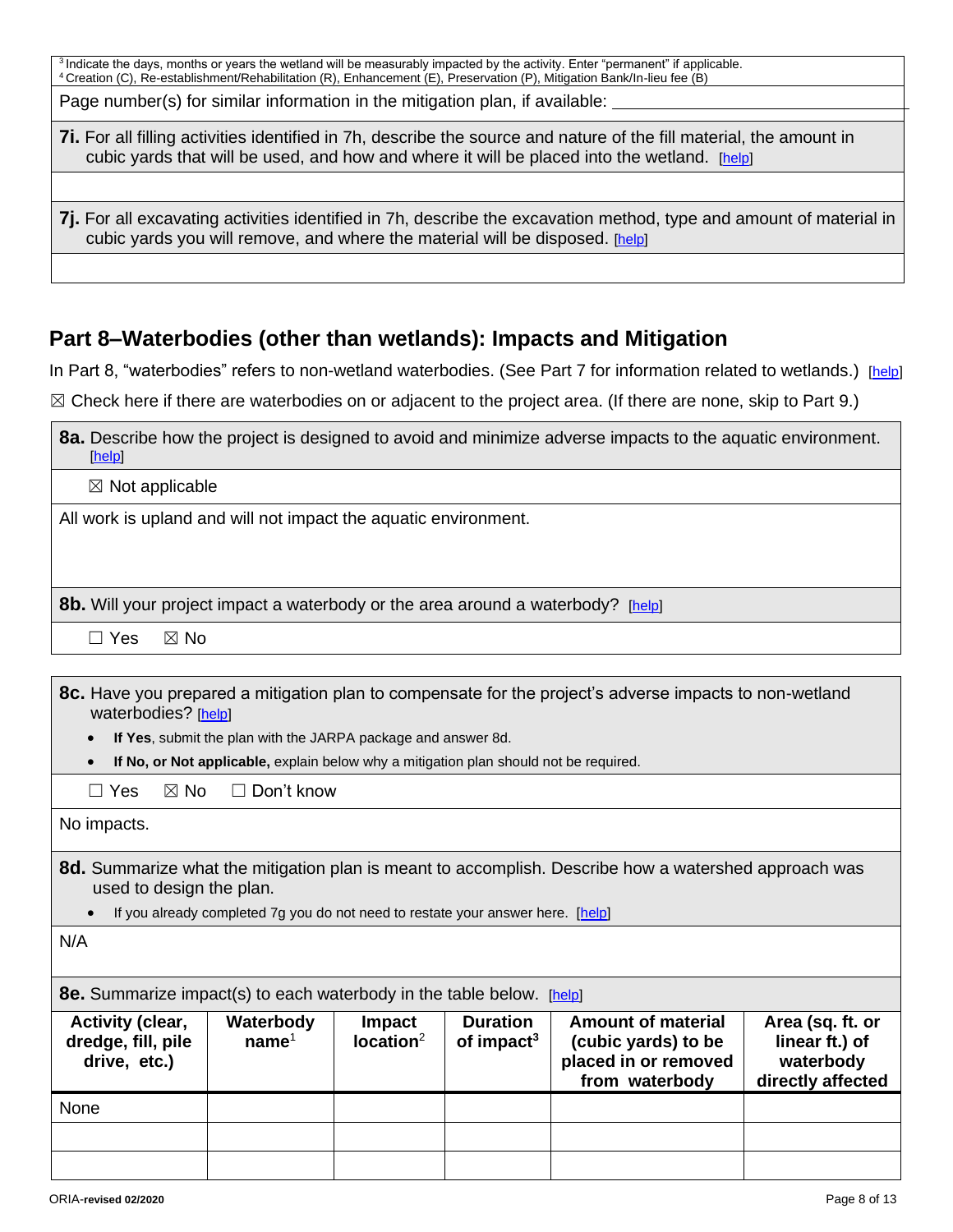| provided.                                                                                                                                                                                                       |  |  |  | <sup>1</sup> If no official name for the waterbody exists, create a unique name (such as "Stream 1") The name should be consistent with other documents                                                                                                                                                    |  |  |  |
|-----------------------------------------------------------------------------------------------------------------------------------------------------------------------------------------------------------------|--|--|--|------------------------------------------------------------------------------------------------------------------------------------------------------------------------------------------------------------------------------------------------------------------------------------------------------------|--|--|--|
| indicate whether the impact will occur within the 100-year flood plain.                                                                                                                                         |  |  |  | <sup>2</sup> Indicate whether the impact will occur in or adjacent to the waterbody. If adjacent, provide the distance between the impact and the waterbody and<br><sup>3</sup> Indicate the days, months or years the waterbody will be measurably impacted by the work. Enter "permanent" if applicable. |  |  |  |
| 8f. For all activities identified in 8e, describe the source and nature of the fill material, amount (in cubic yards)<br>you will use, and how and where it will be placed into the waterbody. [help]           |  |  |  |                                                                                                                                                                                                                                                                                                            |  |  |  |
| None.                                                                                                                                                                                                           |  |  |  |                                                                                                                                                                                                                                                                                                            |  |  |  |
| 8g. For all excavating or dredging activities identified in 8e, describe the method for excavating or dredging,<br>type and amount of material you will remove, and where the material will be disposed. [help] |  |  |  |                                                                                                                                                                                                                                                                                                            |  |  |  |
| None.                                                                                                                                                                                                           |  |  |  |                                                                                                                                                                                                                                                                                                            |  |  |  |

### **Part 9–Additional Information**

Any additional information you can provide helps the reviewer(s) understand your project. Complete as much of this section as you can. It is ok if you cannot answer a question.

**9a.** If you have already worked with any government agencies on this project, list them below. [\[help\]](http://ptjguidance.epermitting.wa.gov/DesktopModules/help.aspx?project=0&node=757)

| <b>98.</b> If you have already worked with any government agencies on this project, list them below. Theip |                     |                      |                                              |  |  |
|------------------------------------------------------------------------------------------------------------|---------------------|----------------------|----------------------------------------------|--|--|
| <b>Agency Name</b>                                                                                         | <b>Contact Name</b> | <b>Phone</b>         | <b>Most Recent</b><br><b>Date of Contact</b> |  |  |
| City of Mukilteo                                                                                           | Dave Osaki          | 425-263-8042         | 3/15/22                                      |  |  |
| WA Department of<br>Archaeology and<br><b>Historic Preservation</b>                                        | Stephanie Jolivette | 360-628-2755         | 1/28/22                                      |  |  |
| <b>WSDOT Ferries</b>                                                                                       | Mark Sawyer         | SawyerM@wsdot.wa.gov | 3/15/22                                      |  |  |
| <b>FEMA</b>                                                                                                | Roxanne Pilkengton  | 425-892-4036         | 3/10/22                                      |  |  |
| WA Dept. of Ecology                                                                                        | Kayla Eicholtz      | 425-429-4545         | 3/10/22                                      |  |  |

**9b.** Are any of the wetlands or waterbodies identified in Part 7 or Part 8 of this JARPA on the Washington Department of Ecology's 303(d) List? [\[help\]](http://ptjguidance.epermitting.wa.gov/DesktopModules/help.aspx?project=0&node=758)

• **If Yes,** list the parameter(s) below.

• If you don't know, use Washington Department of Ecology's Water Quality Assessment tools at[: https://ecology.wa.gov/Water-](https://ecology.wa.gov/Water-Shorelines/Water-quality/Water-improvement/Assessment-of-state-waters-303d)[Shorelines/Water-quality/Water-improvement/Assessment-of-state-waters-303d.](https://ecology.wa.gov/Water-Shorelines/Water-quality/Water-improvement/Assessment-of-state-waters-303d)

☒ Yes ☐ No

Possession Sound in the project vicinity is included on the 303d list for:

- Benzo(a)anthracene (in tissue)
- Benzo(a)pyrene (in tissue)
- Benzo(a)fluoranthene
- Chysene
- Polychlorinated Biphenyls

All of the above are listed in tissue.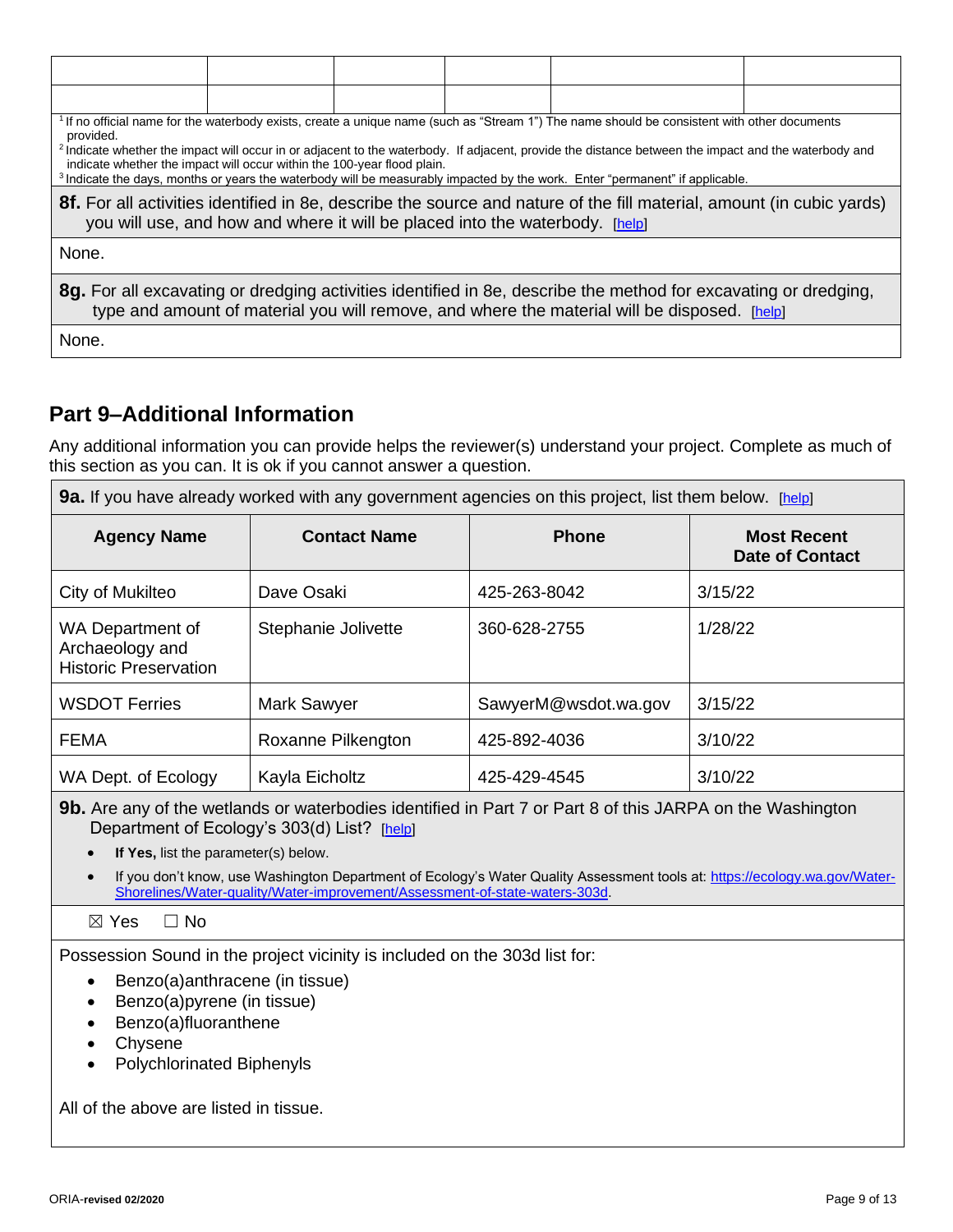| <b>9c.</b> What U.S. Geological Survey Hydrological Unit Code (HUC) is the project in? [help]                                                                                                                                                                                                                                                                                                                                                                                                                                                  |  |  |  |
|------------------------------------------------------------------------------------------------------------------------------------------------------------------------------------------------------------------------------------------------------------------------------------------------------------------------------------------------------------------------------------------------------------------------------------------------------------------------------------------------------------------------------------------------|--|--|--|
| Go to http://cfpub.epa.gov/surf/locate/index.cfm to help identify the HUC.                                                                                                                                                                                                                                                                                                                                                                                                                                                                     |  |  |  |
| 171100190202                                                                                                                                                                                                                                                                                                                                                                                                                                                                                                                                   |  |  |  |
| <b>9d.</b> What Water Resource Inventory Area Number (WRIA #) is the project in? [help]                                                                                                                                                                                                                                                                                                                                                                                                                                                        |  |  |  |
| Go to https://ecology.wa.gov/Water-Shorelines/Water-supply/Water-availability/Watershed-look-up to find the WRIA #.                                                                                                                                                                                                                                                                                                                                                                                                                            |  |  |  |
| WRIA 7                                                                                                                                                                                                                                                                                                                                                                                                                                                                                                                                         |  |  |  |
| <b>9e.</b> Will the in-water construction work comply with the State of Washington water quality standards for<br>turbidity? [help]                                                                                                                                                                                                                                                                                                                                                                                                            |  |  |  |
| Go to https://ecology.wa.gov/Water-Shorelines/Water-quality/Freshwater/Surface-water-quality-standards/Criteria for the<br>standards.                                                                                                                                                                                                                                                                                                                                                                                                          |  |  |  |
| $\Box$ Yes<br>$\Box$ No<br>$\boxtimes$ Not applicable                                                                                                                                                                                                                                                                                                                                                                                                                                                                                          |  |  |  |
| <b>9f.</b> If the project is within the jurisdiction of the Shoreline Management Act, what is the local shoreline<br>environment designation? [help]<br>If you don't know, contact the local planning department.<br>$\bullet$<br>For more information, go to: https://ecology.wa.gov/Water-Shorelines/Shoreline-coastal-management/Shoreline-coastal-<br>$\bullet$<br>planning/Shoreline-laws-rules-and-cases.                                                                                                                                |  |  |  |
| $\Box$ Urban<br>$\Box$ Natural<br>$\Box$ Aquatic<br>$\Box$ Conservancy<br>⊠ Other: Urban Waterfront                                                                                                                                                                                                                                                                                                                                                                                                                                            |  |  |  |
| 9g. What is the Washington Department of Natural Resources Water Type? [help]<br>Go to http://www.dnr.wa.gov/forest-practices-water-typing for the Forest Practices Water Typing System.                                                                                                                                                                                                                                                                                                                                                       |  |  |  |
| $\Box$ Non-Fish Perennial<br>$\boxtimes$ Shoreline<br>$\Box$ Fish<br>□ Non-Fish Seasonal                                                                                                                                                                                                                                                                                                                                                                                                                                                       |  |  |  |
| <b>9h.</b> Will this project be designed to meet the Washington Department of Ecology's most current stormwater<br>manual? [help]<br>If No, provide the name of the manual your project is designed to meet.                                                                                                                                                                                                                                                                                                                                   |  |  |  |
| $\boxtimes$ Yes<br>$\Box$ No                                                                                                                                                                                                                                                                                                                                                                                                                                                                                                                   |  |  |  |
| Name of manual:                                                                                                                                                                                                                                                                                                                                                                                                                                                                                                                                |  |  |  |
| <b>9i.</b> Does the project site have known contaminated sediment? [help]<br>If Yes, please describe below.                                                                                                                                                                                                                                                                                                                                                                                                                                    |  |  |  |
| $\boxtimes$ No<br>$\Box$ Yes                                                                                                                                                                                                                                                                                                                                                                                                                                                                                                                   |  |  |  |
| The site is upland and does not have sediment.                                                                                                                                                                                                                                                                                                                                                                                                                                                                                                 |  |  |  |
| 9. If you know what the property was used for in the past, describe below. [help]                                                                                                                                                                                                                                                                                                                                                                                                                                                              |  |  |  |
| The site was formerly part of the approach ramp for the former Washington State Ferry Terminal which<br>included drive lanes, a utility shed, and ticketing building, all of which have been demolished by WSDOT as<br>part of their new ferry terminal development to the east. Prior to turning the Site over to the Port, WSDOT<br>repaved the project site, installed railings on the waterward end and constructed a vertical concrete block wall<br>on the west side to separate the site from the adjacent Losvar Condominium property. |  |  |  |
| 9k. Has a cultural resource (archaeological) survey been performed on the project area? [help]<br>If Yes, attach it to your JARPA package.                                                                                                                                                                                                                                                                                                                                                                                                     |  |  |  |
| $\Box$ No Done by others under contract with WSDOT Ferries, on file with DAHP<br>$\boxtimes$ Yes                                                                                                                                                                                                                                                                                                                                                                                                                                               |  |  |  |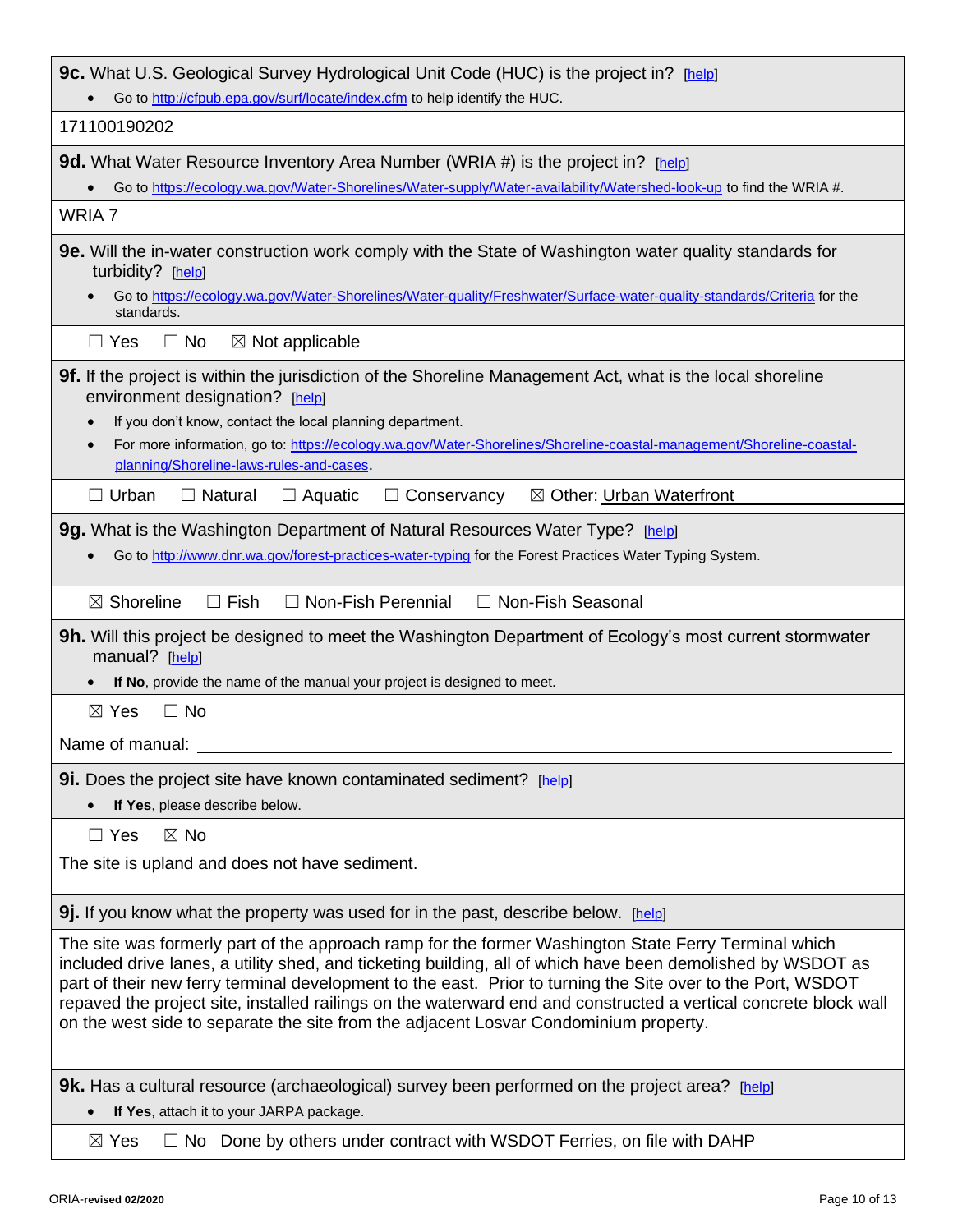**9l.** Name each species listed under the federal Endangered Species Act that occurs in the vicinity of the project area or might be affected by the proposed work. [\[help\]](http://ptjguidance.epermitting.wa.gov/DesktopModules/help.aspx?project=0&node=767)

| <b>Birds</b>             | <b>Fish</b>                                                      | <b>Mammals and Other Species</b>   |
|--------------------------|------------------------------------------------------------------|------------------------------------|
| Marbled murrelet (T)     | Puget Sound Steelhead trout (T)                                  | Humpback whale (E)                 |
| Streaked horned lark (T) | Puget Sound/Coastal Bull trout (T)                               | Southern Resident Killer whale (E) |
| Yellow-billed cuckoo (T) | Puget Sound Chinook Salmon (T)                                   |                                    |
|                          | Sound/Georgia<br><b>Basin</b><br>Puget<br>Bocaccio (E)           |                                    |
|                          | <b>Basin</b><br>Sound/Georgia<br>Puget<br>Yelloweye Rockfish (T) |                                    |

(T) Threatened, (E) Endangered

NOAA Fisheries and USFWS identify the above listed species as potentially occurring in the project vicinity. The proposed project avoids in-water work, will maintain the area of impervious surface contributing runoff to the aquatic environment, and does not provide suitable habitat for listed terrestrial species, therefore, the project will have no effect on listed threatened or endangered species.

**9m.** Name each species or habitat on the Washington Department of Fish and Wildlife's Priority Habitats and Species List that might be affected by the proposed work. [\[help\]](http://ptjguidance.epermitting.wa.gov/DesktopModules/help.aspx?project=0&node=768)

The following species on the WDFW Priority Habitats and Species List occur in the vicinity of the project but are not expected to be affected by the proposed work:

Dungeness crab*,* Pacific lamprey*,* river lamprey*,* longfin smelt, Pacific herring, surf smelt, bull trout – Dolly Varden, Chinook salmon, chum salmon, searun cutthroat trout, coho salmon, pink salmon, steelhead, Pacific sand lance, Brandt's cormorant, marbled murrelet, western grebe, great blue heron, cavity-nesting ducks, bald eagle, peregrine falcon, and harbor seal.

### **Part 10–SEPA Compliance and Permits**

Use the resources and checklist below to identify the permits you are applying for.

- Online Project Questionnaire at [http://apps.oria.wa.gov/opas/.](http://apps.oria.wa.gov/opas/)
- Governor's Office for Regulatory Innovation and Assistance at (800) 917-0043 or [help@oria.wa.gov](mailto:help@oria.wa.gov).
- For a list of addresses to send your JARPA to, click on [agency addresses for completed JARPA.](http://www.epermitting.wa.gov/site/alias__resourcecenter/jarpa_jarpa_contacts/2489/jarpa_contacts.aspx)

**10a.** Compliance with the State Environmental Policy Act (SEPA). (Check all that apply.) [\[help\]](http://ptjguidance.epermitting.wa.gov/DesktopModules/help.aspx?project=0&node=770)

• For more information about SEPA, go t[o https://ecology.wa.gov/regulations-permits/SEPA-environmental-review](https://ecology.wa.gov/regulations-permits/SEPA-environmental-review).

 $\Box$  A copy of the SEPA determination or letter of exemption is included with this application.

 $\boxtimes$  A SEPA determination is pending with Port of Everett (lead agency). The expected decision date is 3/28/2022.

 $\Box$  I am applying for a Fish Habitat Enhancement Exemption. (Check the box below in 10b.) [\[help\]](http://ptjguidance.epermitting.wa.gov/DesktopModules/help.aspx?project=0&node=796)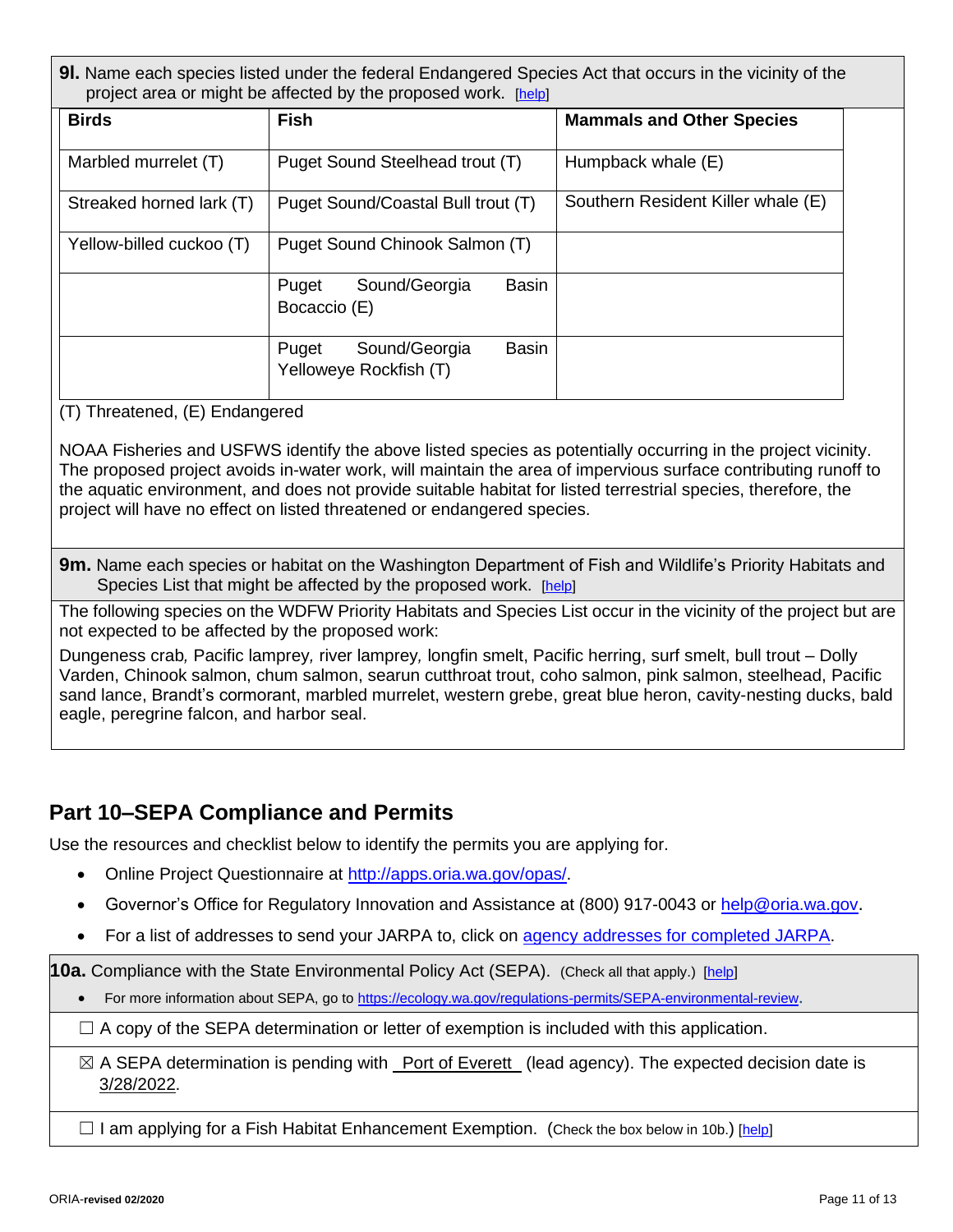| $\Box$ This project is exempt (choose type of exemption below).                                                                                                                                                          |  |  |
|--------------------------------------------------------------------------------------------------------------------------------------------------------------------------------------------------------------------------|--|--|
| $\Box$ Categorical Exemption. Under what section of the SEPA administrative code (WAC) is it exempt?                                                                                                                     |  |  |
|                                                                                                                                                                                                                          |  |  |
| $\Box$ SEPA is pre-empted by federal law.                                                                                                                                                                                |  |  |
| <b>10b.</b> Indicate the permits you are applying for. (Check all that apply.) [help]                                                                                                                                    |  |  |
| <b>LOCAL GOVERNMENT</b>                                                                                                                                                                                                  |  |  |
| <b>Local Government Shoreline permits:</b>                                                                                                                                                                               |  |  |
| $\boxtimes$ Substantial Development $\Box$ Conditional Use $\Box$ Variance                                                                                                                                               |  |  |
|                                                                                                                                                                                                                          |  |  |
| <b>Other City/County permits:</b>                                                                                                                                                                                        |  |  |
| $\boxtimes$ Floodplain Development Permit $\Box$ Critical Areas Ordinance                                                                                                                                                |  |  |
| <b>STATE GOVERNMENT</b>                                                                                                                                                                                                  |  |  |
| <b>Washington Department of Fish and Wildlife:</b>                                                                                                                                                                       |  |  |
| □ Hydraulic Project Approval (HPA) □ Fish Habitat Enhancement Exemption – Attach Exemption Form                                                                                                                          |  |  |
| <b>Washington Department of Natural Resources:</b>                                                                                                                                                                       |  |  |
| $\Box$ Aquatic Use Authorization                                                                                                                                                                                         |  |  |
| Complete JARPA Attachment E and submit a check for \$25 payable to the Washington Department of Natural Resources.<br>Do not send cash.                                                                                  |  |  |
| <b>Washington Department of Ecology:</b>                                                                                                                                                                                 |  |  |
| $\Box$ Section 401 Water Quality Certification<br>$\Box$ Non-Federally Regulated Waters                                                                                                                                  |  |  |
| <b>FEDERAL AND TRIBAL GOVERNMENT</b>                                                                                                                                                                                     |  |  |
| United States Department of the Army (U.S. Army Corps of Engineers):                                                                                                                                                     |  |  |
| $\Box$ Section 404 (discharges into waters of the U.S.)<br>$\Box$ Section 10 (work in navigable waters)                                                                                                                  |  |  |
| <b>United States Coast Guard:</b><br>For projects or bridges over waters of the United States, contact the U.S. Coast Guard at: d13-pf-d13bridges@uscg.mil                                                               |  |  |
| <b>Bridge Permit</b><br>$\Box$ Private Aids to Navigation (or other non-bridge permits)                                                                                                                                  |  |  |
| <b>United States Environmental Protection Agency:</b>                                                                                                                                                                    |  |  |
| $\Box$ Section 401 Water Quality Certification (discharges into waters of the U.S.) on tribal lands where tribes do<br>not have treatment as a state (TAS)                                                               |  |  |
| Tribal Permits: (Check with the tribe to see if there are other tribal permits, e.g., Tribal Environmental Protection Act, Shoreline<br>Permits, Hydraulic Project Permits, or other in addition to CWA Section 401 WQC) |  |  |
| Section 401 Water Quality Certification (discharges into waters of the U.S.) where the tribe has treatment<br>as a state (TAS).                                                                                          |  |  |